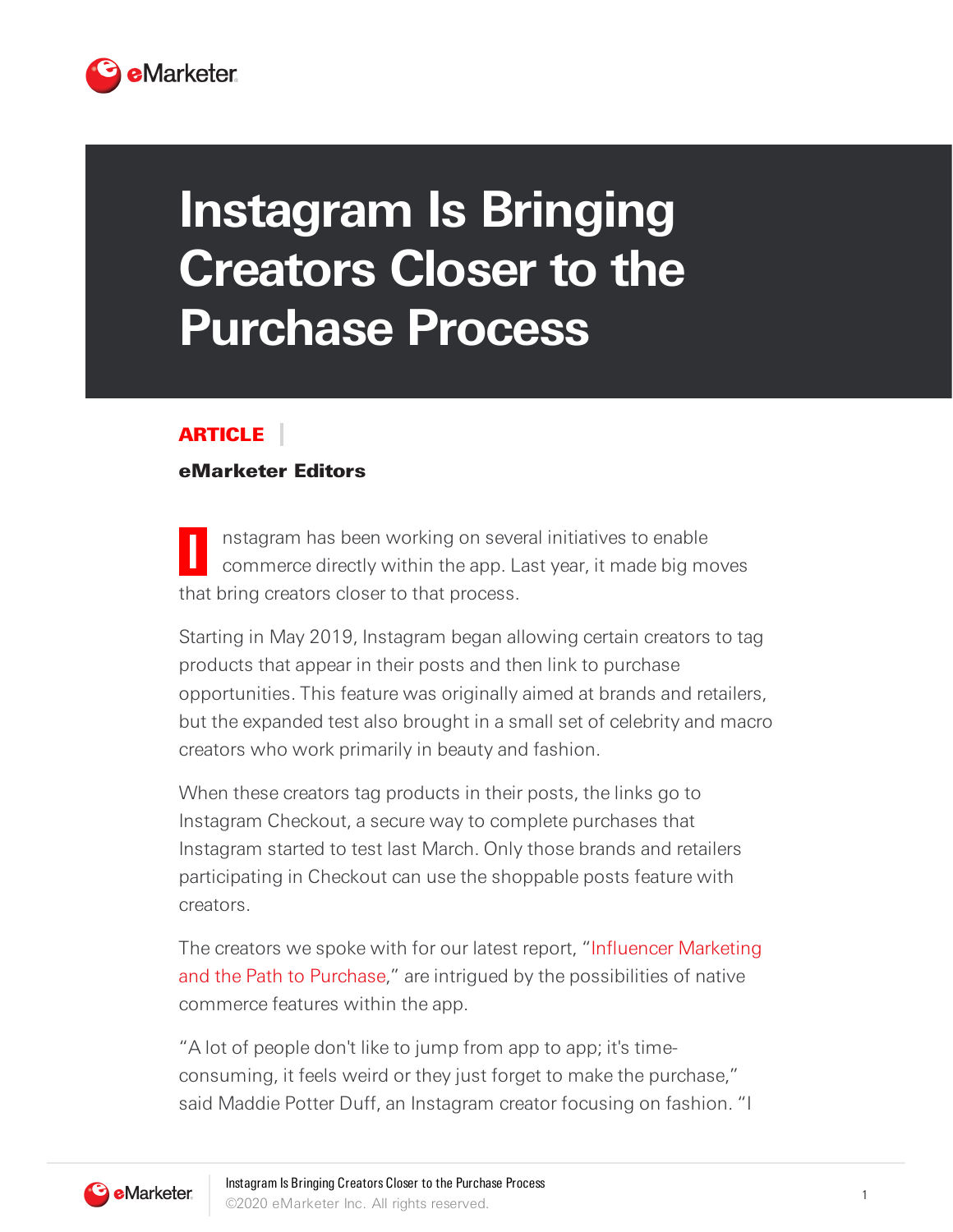think simplifying that process and keeping it all in one spot can be really nice and convenient."

And in some cases, Instagram creators who have their own brands are also using Checkout. Tina Craig launched U Beauty after building a large following for her posts related to luxury handbags and beauty.

"Checkout allows us to grow U Beauty with accurate consumer buying behavior based on content," she said. "This enables me to adjust content accordingly with an immediacy not offered by retailers. Plus, there's the ease of purchase without leaving Instagram."

Involving creators in its social commerce plans makes sense on Instagram, since many users follow creators there.

According to GlobalWebIndex's 2019 "Influencer Marketing" report, 41% of US and UK internet users ages 16 to 64 used Instagram to engage with influencers, and 39% did so on Facebook. Snapchat ranked fifth, following the top four by significant margins.



Instagram's users are willing targets for creator-driven commerce. Because they are young—60.8% of US users were younger than 35 last year, we forecast—they are highly receptive to pitches from the influencers they follow. GlobalWebIndex also found in its August 2019 study that roughly one in five of Gen Z and millennial respondents had made a purchase inspired by an influencer or celebrity post on social media in the past month. GlobalWebIndex defined Gen Zers as those ages 16 to 22 and millennials as those 23 to 36.